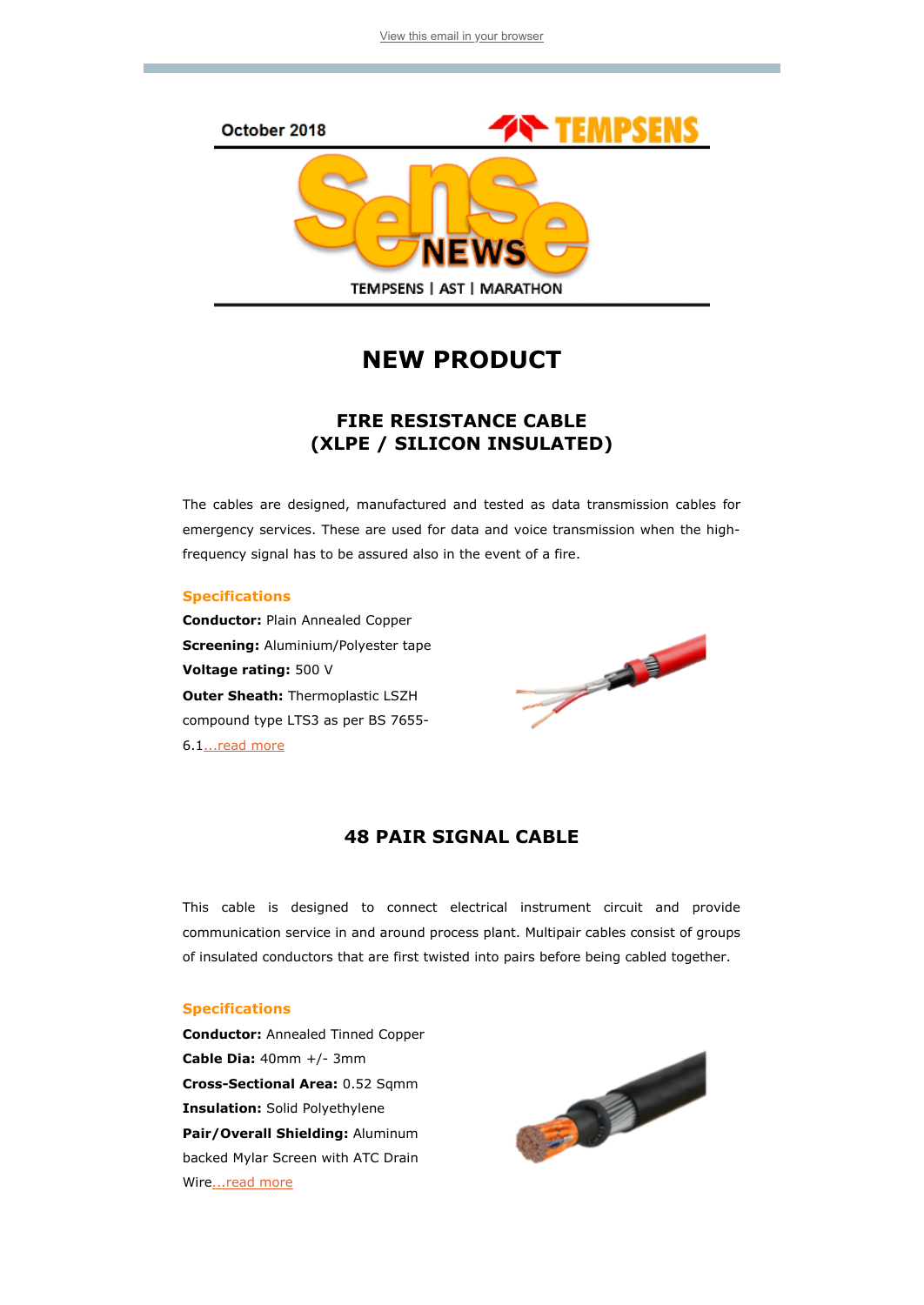### **EXHIBITION**



GLASSTEC 2018 from 23rd to 26th October, Düsseldorf - Germany

#### CERTIFICATE TUNNORD CERTIFICATE TUNNORD Management system as per Management system as per ISO 9001 : 2015 ISO 14001:2015 In annothenor with TTM INDIA proportions it is barely certified that In accordance with T(IV INDIA propertures, it is hereby certified that TEMPSENS INSTRUMENTS (INDIA) PVT. LTD. **-90 TEMPSENS**<br>Unit -1 - B-188 A, B-166 (Part), B-188 & B-189 (A),<br>Road No. 5, Mewar Industrial Area, Madri,<br>Udajpur, Rajasthan -- 313 003,<br>India<br>India TEMPSENS INSTRUMENTS (INDIA) PVT. LTD. **\*\* TEMPSENS**<br>Unit - 1 - B-188 A, B-169 (Part), B-188 & B-189 (A),<br>Road No. 5, Mewar Industrial Area, Madri,<br>Udaipur, Rajasthan – 313 003, India<br>and other locations as per annexure Udaipur, Hajastnan – 313 003,<br>India<br>and other locations as per annexure Manufacture of Temperature Sensors, Non-Contact Infrared Pyro<br>Meters, Thermal Calibration Equipment, Control, Instrumentation<br>A Power Cables, Siewes (Fiber, Teflon, Silicon), Mineral Insulated<br>Cables, Industrial Neaters & Manufacture and Supply of Temperature Sensors, Non-Contact<br>Infrared Pyro meters, Thermal Calibration Equipment, Control, Instrumentation & Power Cables, Sleeves (Fiber,Teflon, Silicon),<br>Instrumentation & Power Cables, Slee Certificate Registration No. EM 02 00012<br>Audit Report No. Q 7426/2016 Valid until 09.05.2019<br>Initial Certification 10.06.2016 Certificate Registration No. QM 02 00984 Valid until 09.06.2019<br>Audit Report No. Q 7426/2016 Valid Until Certification 10.06.2016  $\begin{array}{c} \text{mnot vector} \\ \text{isom 12.10.2018} \end{array}$ <br> $\begin{array}{c} \text{isom 12.10.2018} \\ \text{Plane: Mumbai} \end{array}$ Schutz SKKutta Issue 12.10.2018<br>Place : Mumbai Certification Body<br>at TÜV INDIA PVT, LTD. Certification Body<br>at TÜV INDIA PVT. LTD. This certification was conducted in accordance with the TÜV INDIA auditing and certification procedures & shall be valid<br>The Certification Audit before 15,04,2019. This confission was conducted in accordance with the TÜV INDIA auditing and certification procedures & shall be valid<br>subject to Re-Centication Audit before 15.04.2019. TUV India Pvt. Ltd., 801, Raheja Plaza - 1, L.B.S. Marg. Ghatkopar (W), Mursbal - 400 096, India gatLheis TLIV India Pvt. Ltd., 801. Raheia Plaza - 1. L. B.S. Marg. Ghatkopar (W). Mumbai - 400 086. India pert help  $TUV$   $\Omega$   $(1AB)$  $\pi v$   $\Omega$   $\Omega$

ISO UPGRADATION

ISO 9001: 2015 ISO 14001: 2015

# TEMPSENS CORPORATE VIDEO



Our Corporate video is now available on Youtube